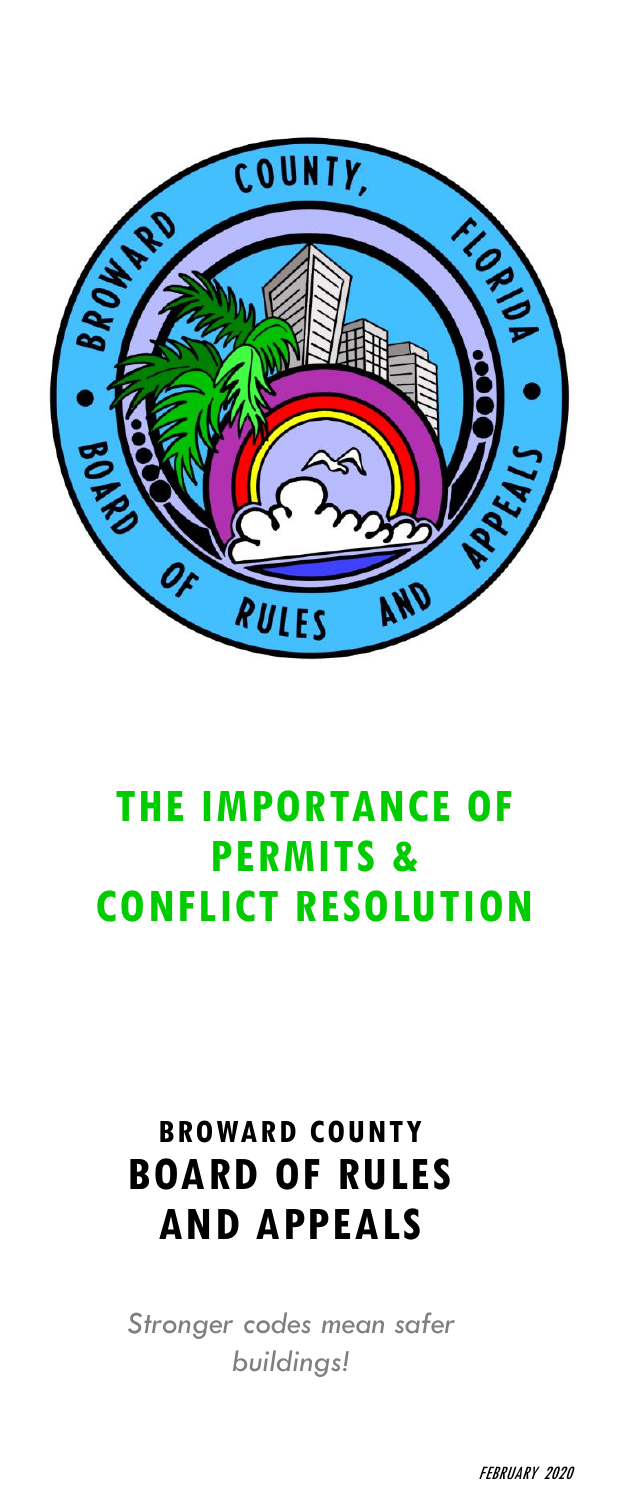# **About BORA**

### **Who We Are**

The Broward County Board of Rules and Appeals (BORA) was established by a special act of the Florida Legislature in 1971. The act was later incorporated into the Broward County Charter, mandating functions for the Board to perform. BORA works to ensure that Building and Fire Codes are applied uniformly.

### **Who Is The Board?**

The Board is comprised of professionals. Some are appointed by the Broward League of Cities and others by the Board of County Commissioners. Members serve without compensation.

The Board meets monthly, or as needed, to consider proposed amendments to the Florida Building and Fire Prevention codes, to hear appeals on decisions made by Building and Fire Code Officials and to render formal interpretations on precise meanings of code sections that may currently be in dispute.

### **Contact Us**





### **BOARD OF RULES & APPEALS**

1 N. University Drive, Suite 3500B Plantation, FL 33324 broward.org/CodeAppeals

2,000 copies of this public document were promulgated at a gross cost of \$495 or \$0.2475 per copy to provide the public with information about BORA.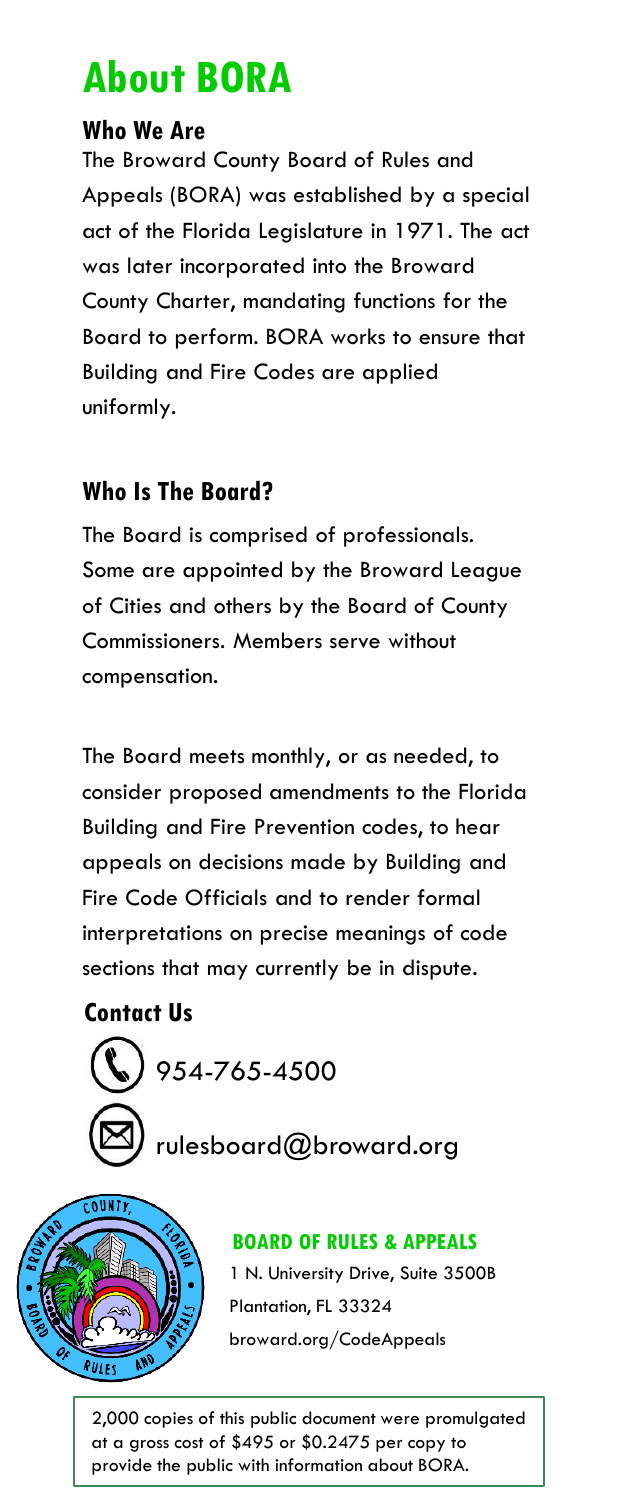### **WHY IS IT IMPORTANT TO OBTAIN A BUILDING PERMIT?**



#### **SAFETY**

Building permits and inspections are made to protect the present and future owners of the structure. Building permits reduce potential hazards of unsafe construction for public safety, health and welfare. Work done improperly could result in fires or other property damage. Doors and windows that do not meet code, or doors and windows installed incorrectly, could fail in hurricane force winds, exposing your home to physical damage.



#### **SAVES MONEY**

Property owners' insurance may not cover damages caused by work done without permits. When selling a home, the owner is required to disclose any improvements made to the property and disclose if a permit was obtained and if any inspections (including the final inspection) were completed. Fines, lawsuits and other legal issues are all possible outcomes that may result from work done without permits. Any person who commences work, for which a permit is required before obtaining the Building Official's written approval of the necessary permits, may be subject to a penalty up to 100 percent of the usual permit fee in addition to the required permit fee.



#### **FLORIDA LEGAL REQUIREMENT**

Building permits benefit individuals and the community. Individuals benefit by having access to the knowledge of the local building and fire code officials. These professionals ensure that construction projects meet minimum code requirements. The local building department can provide advice and answer questions about the property.

*There is a \$50 filing fee for unlimited service from the Board of Rules & Appeals to resolve your formal appeal through the entire resolution process. (CHECKS and MONEY ORDERS ONLY)*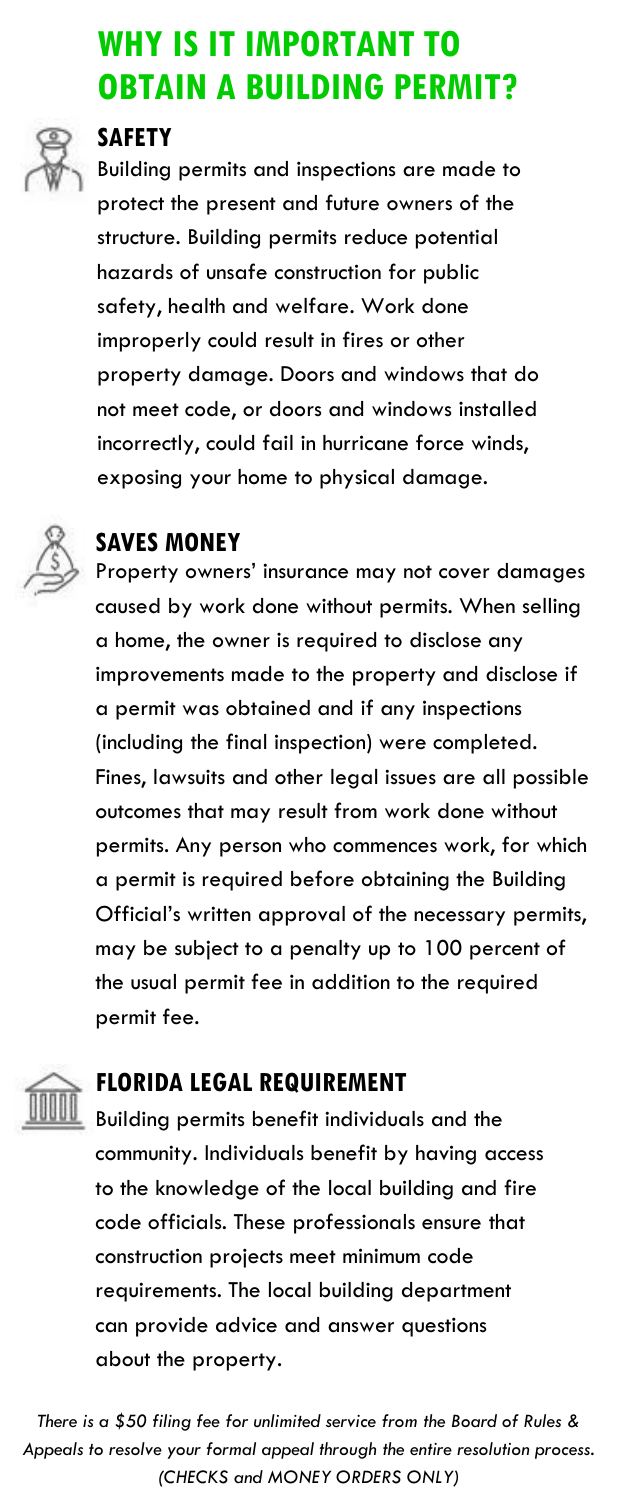For a complete list of when building permits are necessary, contact your local AHJ (Authority Having Jurisdiction).

# **A BUILDING PERMIT IS REQUIRED WHEN:**



**• Constructing buildings and other structures** 

**h** Installing, replacement and/or alteration of doors, windows, fences, pools, garage doors, screen enclosures and driveways



**Relocating plumbing fixtures; replacing water** heaters, sewers, water lines (within the building), gas supply systems; changing water lines from the meter to the home and installation of lawn sprinkler systems



Installing new electrical boxes, electrical service upgrades, extending/adding wiring for new receptacles and lighting

Installing, altering or any other major repair of any air conditioning, refrigeration, boiler, pressure vessel and other mechanical systems

# **BUILDING PERMITS ARE NOT REQUIRED FOR:**

• Buildings and structures specifically regulated and preempted by the federal government; nonresidential farms and buildings; and chickees constructed by the Miccosukee and Seminole Tribes (ONLY when being built on reservations).

The stopping of leaks in drains, water, soil and waste piping, unless it becomes necessary to remove and replace the same for new material. As well as, the clearing of stoppages and cleaning of septic tanks.

**Electrical work regulated by Chapter 364 of the** Florida Statues in single family occupancies, detached structures or townhouses, including telephones and cable wiring.

**• Portable mechanical equipment such as: heating** appliances, air compressors, dust collectors, ventilation equipment and cooling units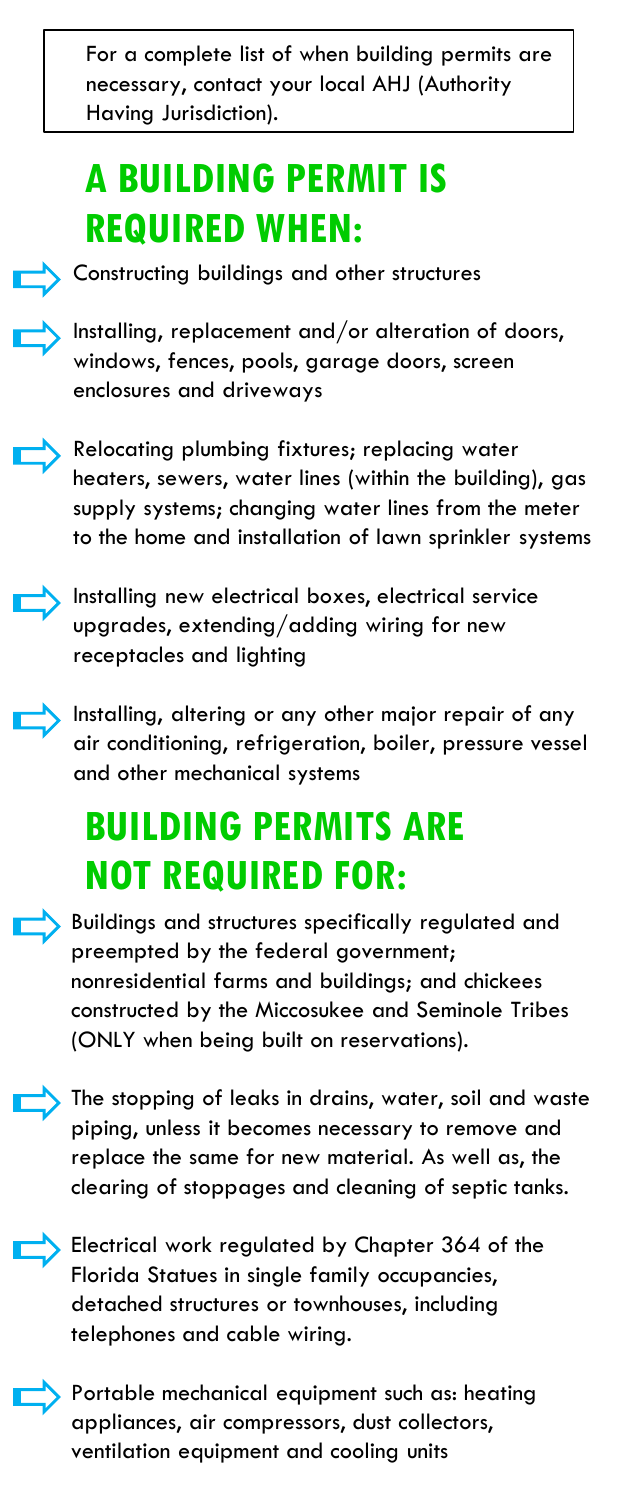### **THERE ARE WAYS TO HELP RESOLVE DIFFERENCES IN BUILDING CODE INTERPRETAION IN BROWARD COUNTY.**

### **HERE ARE STEPS THAT CAN HELP RESOLVE BUILDING CODE CONFLICTS:**

1. An owner, contractor, designer or any party directly involved in building code interpretation differences contacts the municipality's Chief Inspector about the concern.

2. The Chief Inspector or Building Official provides an interpretation of the code relative to the concern.

Quite often, the challenge ends here.

3. If the complainant is not satisfied with the AHJ'S decision, they may call upon BORA for assistance.

4. The complainant may contact BORA's Chief Code Compliance Officer to explain the concern. Having learned one side of the concern, the Chief Code Compliance Officer contacts the jurisdiction and the Chief Inspector to learn the municipality's position.

5. After deliberation, the Chief Code Compliance Officer provides and explanation of the relative code sections to both parties.

This has the potential to end the dispute.

6. If this does not end the dispute, then the complainant may file an appeal with BORA.

7. BORA's staff will assist as needed in completing the appeal process.

8. At the next scheduled Board Meeting, members hear the concerns of affected parties and will make a ruling. The matter may be referred by the Board to a Technical Advisory Committee.